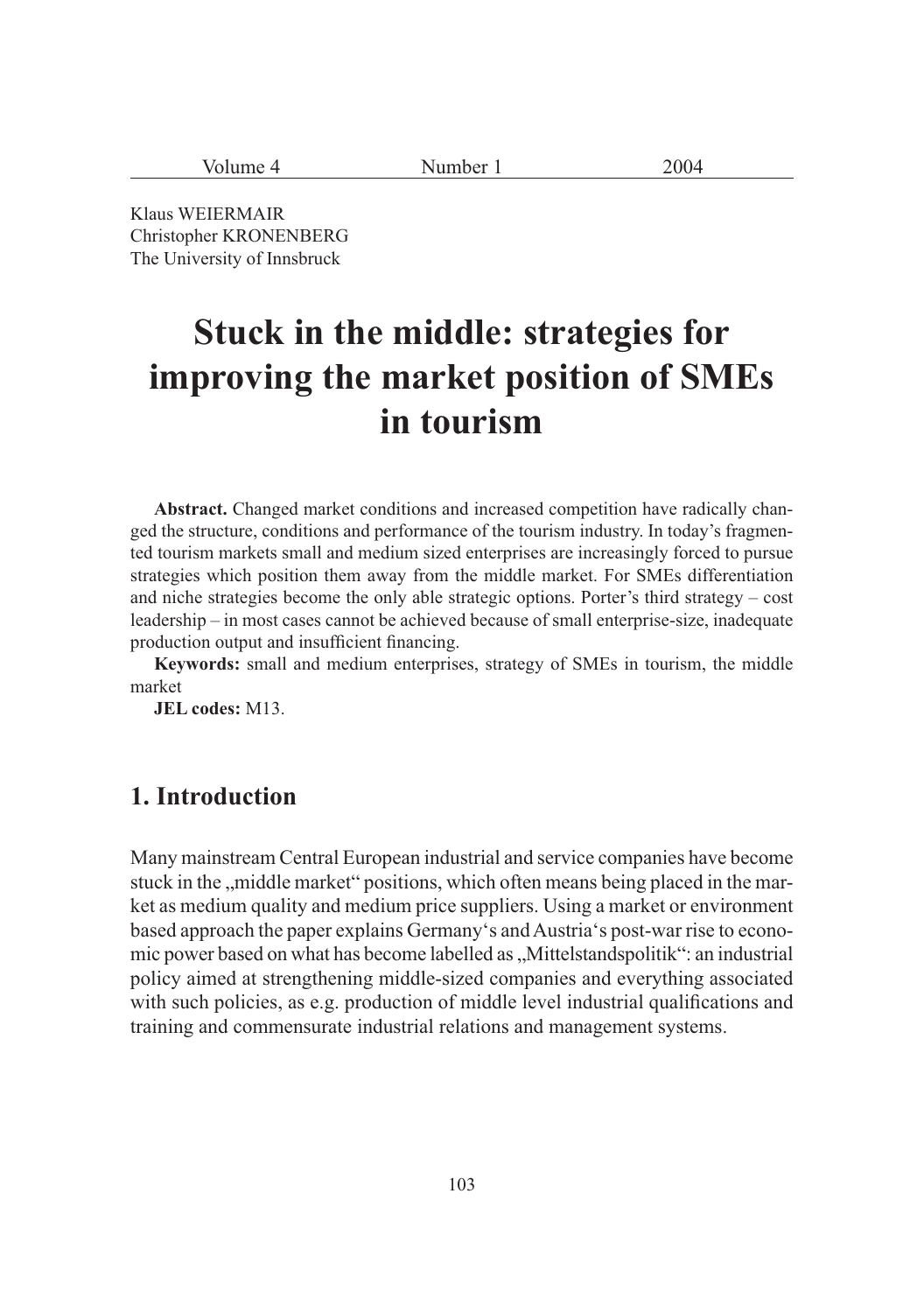# **2. The historical conditions of Austrian and German companies through "Mittelstands" – policy and associated public measures and system**

In describing and comparing company structures and behaviour internationally it is first useful to employ an environmental system's perspective, depicting broad aspects or features of a company's strategic behaviour in terms of its embedded and surrounding education and training-, industrial relations-, social value-, and government business relation systems (Weiermair 2001). In the Austrian or German case the system's perspective could be depicted as follows:



#### **Figure 1. Driving environmental forces for a West German or Austrian System of Management during the period 1950-85**

As distinct from many jurisdictions, notably the United States, large corporations in West Germany and Austria are not governed by a CEO but are legally required to be managed by a board of managing directors who in their corporate governance share power and responsibility. The advantage of this form of governance as claimed by its advocates (Siegwart 2002) is its greater representation and hence its better - fairer - sharing of power, a possibly more seasoned and reasoned pro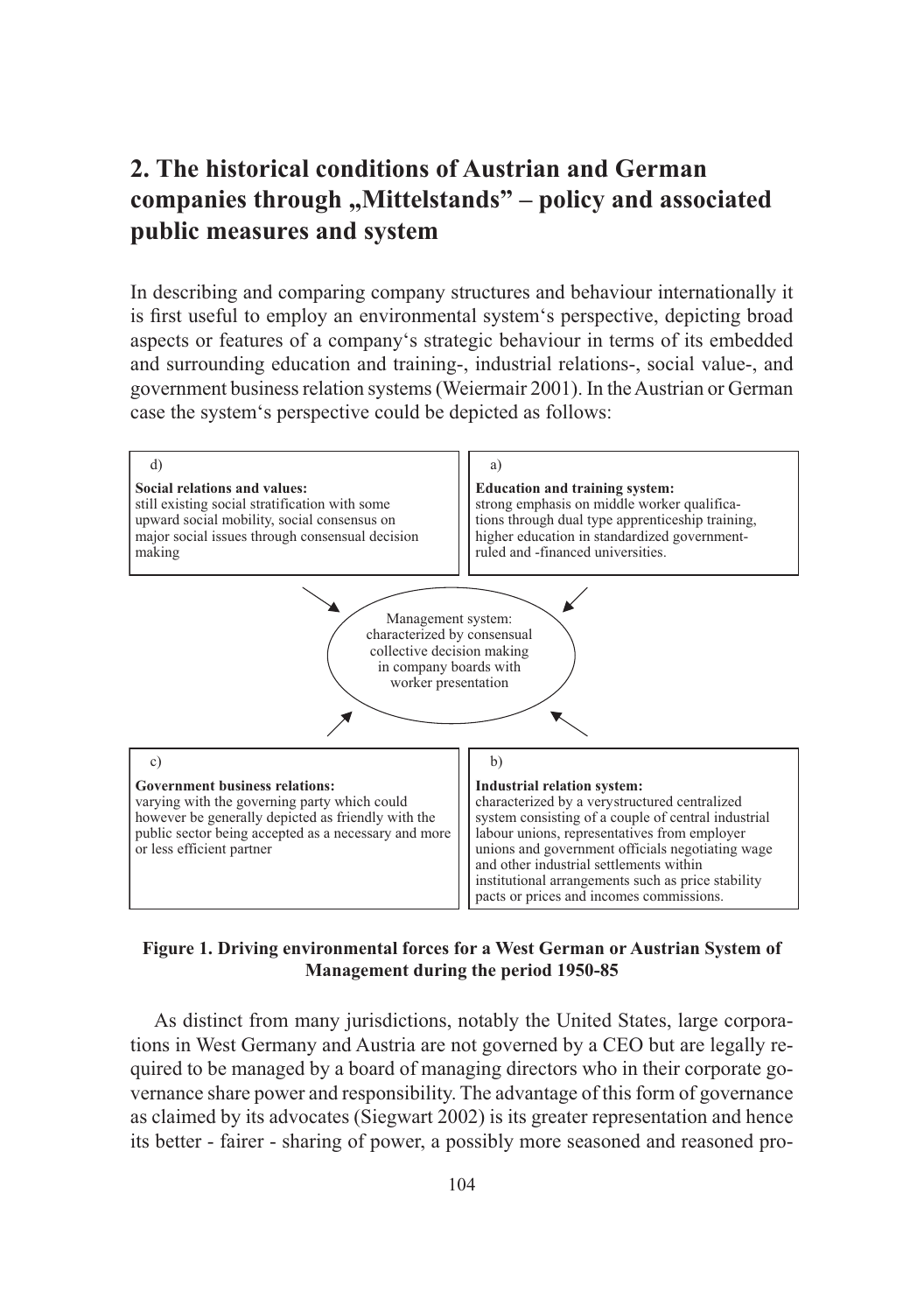cess of decision making. The argumentation that group decisions making process may encourage opportunistic and / or free rider behaviour, may lead to an average rather than optimal decision and might allow individuals in the group decision making process to shirk.

While smaller companies were not required by law to joint decision making in management boards, in practice many small- and medium-sized firms in Austria and Germany similarly had working arrangements where power of attorney and decision making are shared among a handful of top managers.

Corporate governance both its structure and substance were in the postwar period strongly codetermined or driven by the four environmental forces as shown in Figure 1:

**ad a)** An education and training system which centered on mid level qualifications notably in the form of the dual type apprenticeship system including over 350 apprenticed occupations, which provided middle management skills (first level of supervision) and which for many top managers and entrepreneurs remained the final form of educational preparation. Over 45% to 50% of the labour force (depending on the year in question) in Germany and Austria received this form of educational preparation.

Recruitment of university graduates (in the fields of engineering, law, management and other fields) was in those days strongly stooped in various technical disciplines, whereas the recruits came from public universities only, which in turn were financed, controlled, co-managed and normed (standardized) by provincial or federal governments. Whether they all upheld high or low standards of educational achievement, research and learning is not material to the arguments advanced here. For whatever the quality level of universities in Germany or Austria was, there existed much less of a quality spread between the least known little college or university as compared to the United States, India, or even France.

Generally tight university regulations prevented and/or had a levelling effect on motivation and qualification profiles of universities. In an era where craftsmanship and traditional technologies complemented each other producing high quality products and services, the old education system was well suited to the traditional German and Austrian company providing an army of well trained and discipline- -skilled workers who could e.g. work to small tolerance levels and in greater collaboration with production and development engineers than could their American counterparts in the same industry (e.g. car industry). The Austrian and German management system already spoiled by an education and training situation which provided ideal entry level skills and hence saved industry, trade and commerce a considerable amount of job- and firm-specific training was furthermore greatly helped by relatively peaceful and smoothly functioning industrial relations.

**ad b)** For here, too, emphasis has been placed upon consensual decision making aiming at mid-level, average or a common denominator type of solution which have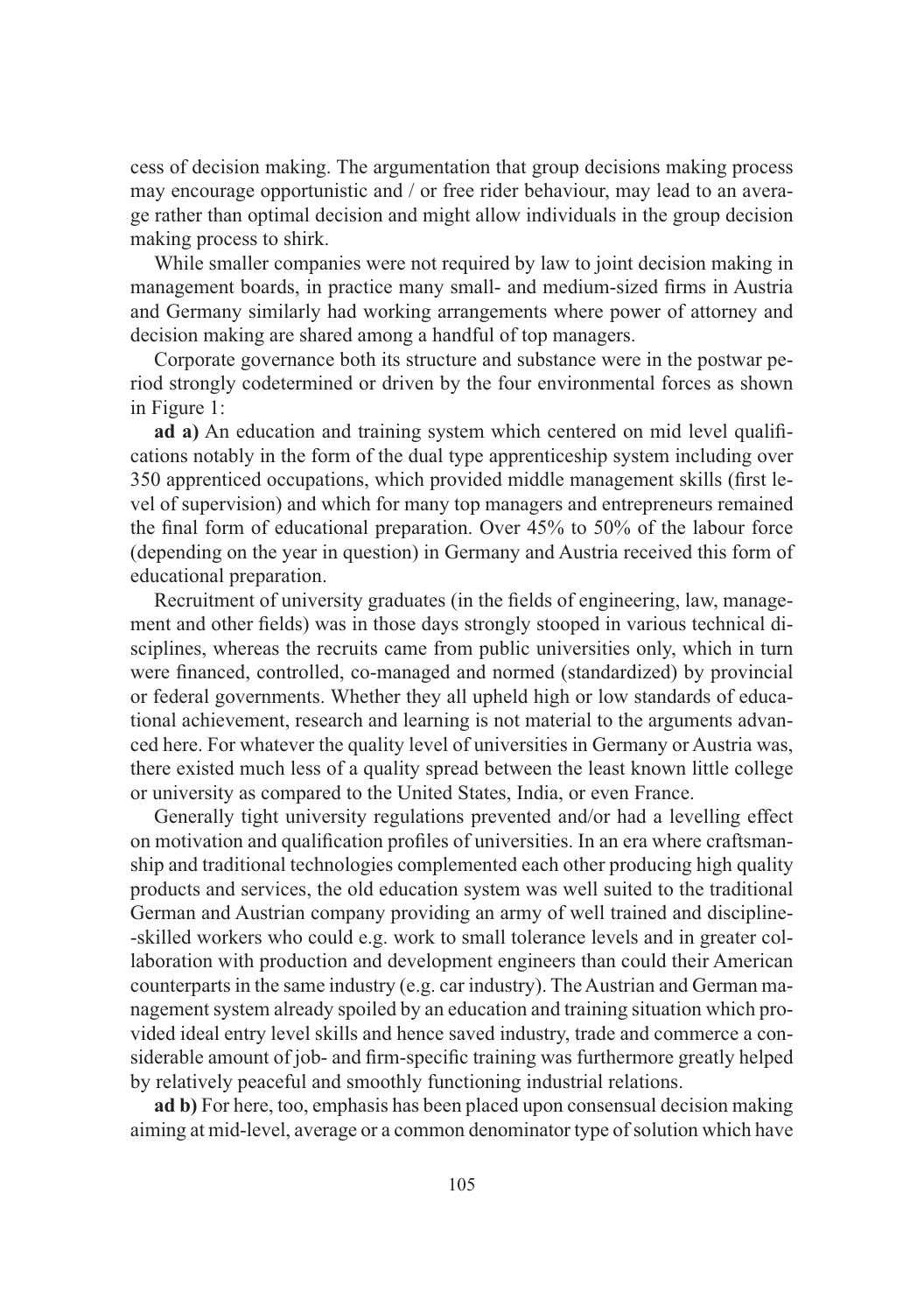been greatly facilitated by a highly centralized bargaining process among a small number of players, e.g. the German or Austrian labour federation, the equivalent centralized employers' association and some top government officials from the economics ministry in either country. Called "social partnership" or at times "parity incomes and prices commission" this form of Central European collective bargaining / industrial relations system needed solidarity-based institutions and an environment characterized by only small and well distributed wage-, price-, productivity- and technology differences among firms and branches of economic activity thus facilitating easily consensual, collective solutions with respect to e.g. wage settlements and/or price/inflation targets.

As soon as productivity, technological change and innovation conditions begin to vary considerably among companies as they appear to be doing in the "new economy", companies and trade unions are likely to act more individualistically thus impairing easy collective industry wide bargaining solutions, suggesting the need for different institutional industrial relations arrangements.

**ad c)** The same argument applies to government business relations which enjoyed a long and golden age of peaceful cooperation throughout the periods of post war industrial reconstruction both in West Germany and Austria, helped by coalition governments and/or coalescent forces between trade unions and socialist governments, yielding industrial policies aimed at often subsidized not so competitive industries and/or provided equal support to all firms in given industries irrespective of the economic and/or financial health of firms. Again measures were levelled at the "average"firm as opposed to the innovative growing or superior firm. By subsidizing and supporting at times sunset industries such as coal mines, textile mills or agriculture, market forces were considerably threaded creating dynamic inefficiencies.

**ad d)** In contrast to America's rugged individualisation, we find both in Germany and Austria a social value system characterized at least until well into the 90s where behaviour is much more collective and guided/determined by such social institutions as family structure and social class, the state, the education system and the church yielding much more a "socially sanctioned and protected" group behaviour where the individual can hide in the mass which also includes taking "individual" decisions and assumption of responsibility.

With the onslaught of "individualism" throughout the world and based on evolutionary forces, desolidarisation has become the hall mark of social relations and social values throughout Central Europe. At the moment this swing to individualisation and turning the back on traditional institutions fostering collective behaviour is creating considerable identity and uncertainty problems in the context of industrial leadership, management and decision making.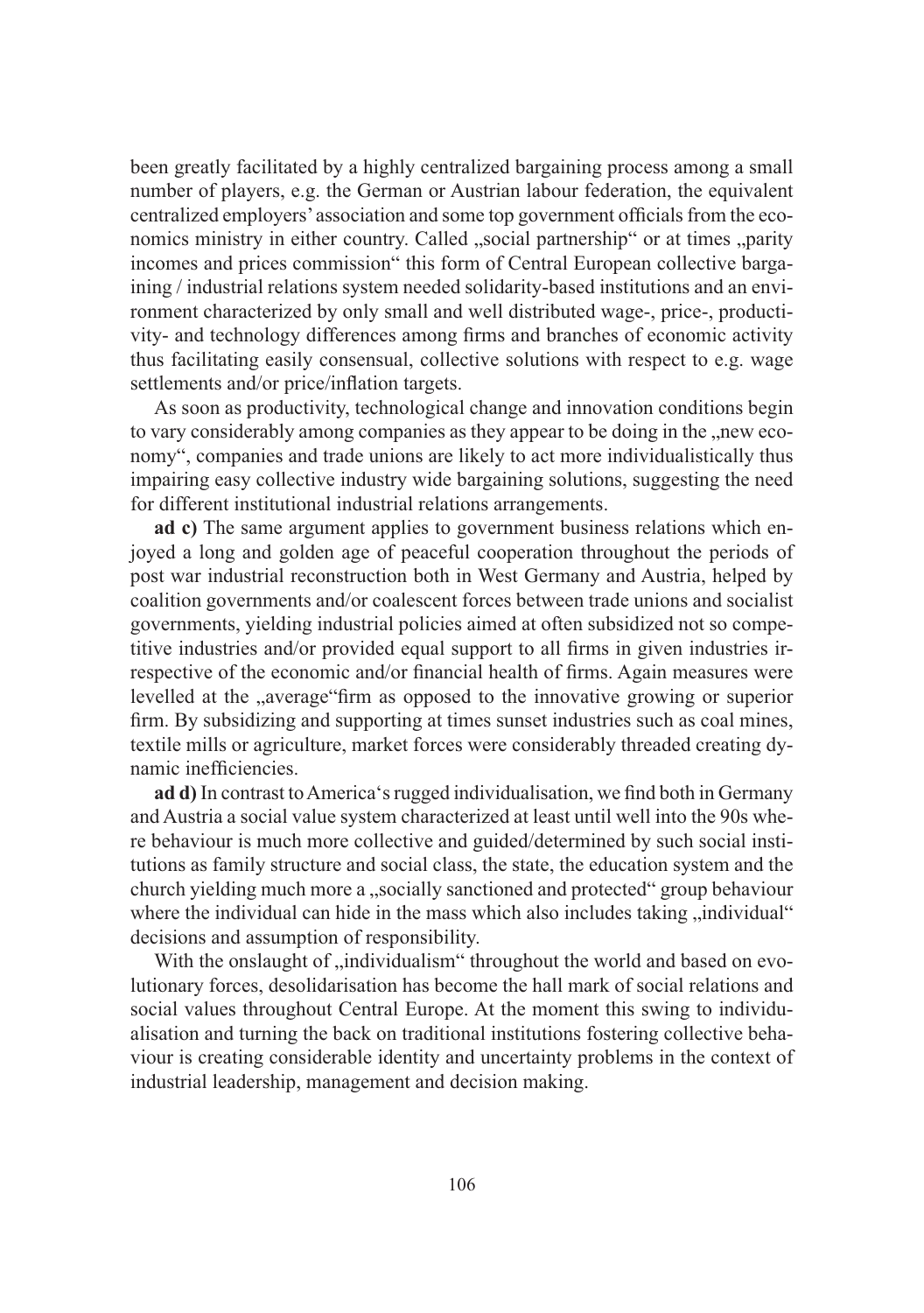# **3. Historically grown competitive disadvantages in dynamically changing markets**

Among these driving environmental forces there are also company external and internal developments which influence competitive conditions. These competitive disadvantages can be found in large parts in the small and medium sized segment of most industries, commercial and tourism markets. In today's markets with hard competition, small and medium sized enterprises must overcome these competitive disadvantages which can be developed through external or internal forces. Schematically these can be shown as follows (Peters & Weiermair, 2001):

| <b>Historically Grown Competitive Disadvantages</b> |                                                |  |
|-----------------------------------------------------|------------------------------------------------|--|
| Due to Firm External Developments                   | Due to Firm Internal Developments              |  |
| The rise of individualism                           | Inefficient and ineffective management         |  |
| An accelerating rate of technical change            | Insufficient adjustment of entrepreneurial     |  |
| and the associated possibilities of flexible        | capacities and behaviour                       |  |
| manufacturing and flexible servicing                |                                                |  |
| The rise in the intensity of competition through    | Problems related to firm succession            |  |
| the opening of markets and globalization            |                                                |  |
|                                                     | Insufficient adjustment towards more effective |  |
|                                                     | leadership styles (e.g. employee guidance)     |  |
|                                                     | Problems related quality management            |  |
|                                                     | Missed market opportunities (in terms of new   |  |
|                                                     | competitive strategies, new positioning)       |  |
|                                                     | Incorrect investment planning                  |  |
|                                                     |                                                |  |
| Necessity for business adjustment                   | Necessity for restructuring and / or           |  |
|                                                     | reorganization of internal processes           |  |

**Figure 2. Source of competitive disadvantages for SMEs**

As shown in Figure 2, there are basically 3 external forces which influence the competitive disadvantages of small and medium sized enterprises. They are:

- a) The rise of individualism
- b) An accelerating rate of technical change and the associated possibilities of flexible manufacturing and flexible servicing
- c) The rise in the intensity of competition through the opening of new markets and globalization

#### **ad a) The rise of individualism**

The best example of demonstrating the dead end of commoditization has been provided by Pine and Gilmore's "Experience Economy" (Pine & Gilmore, 1999) where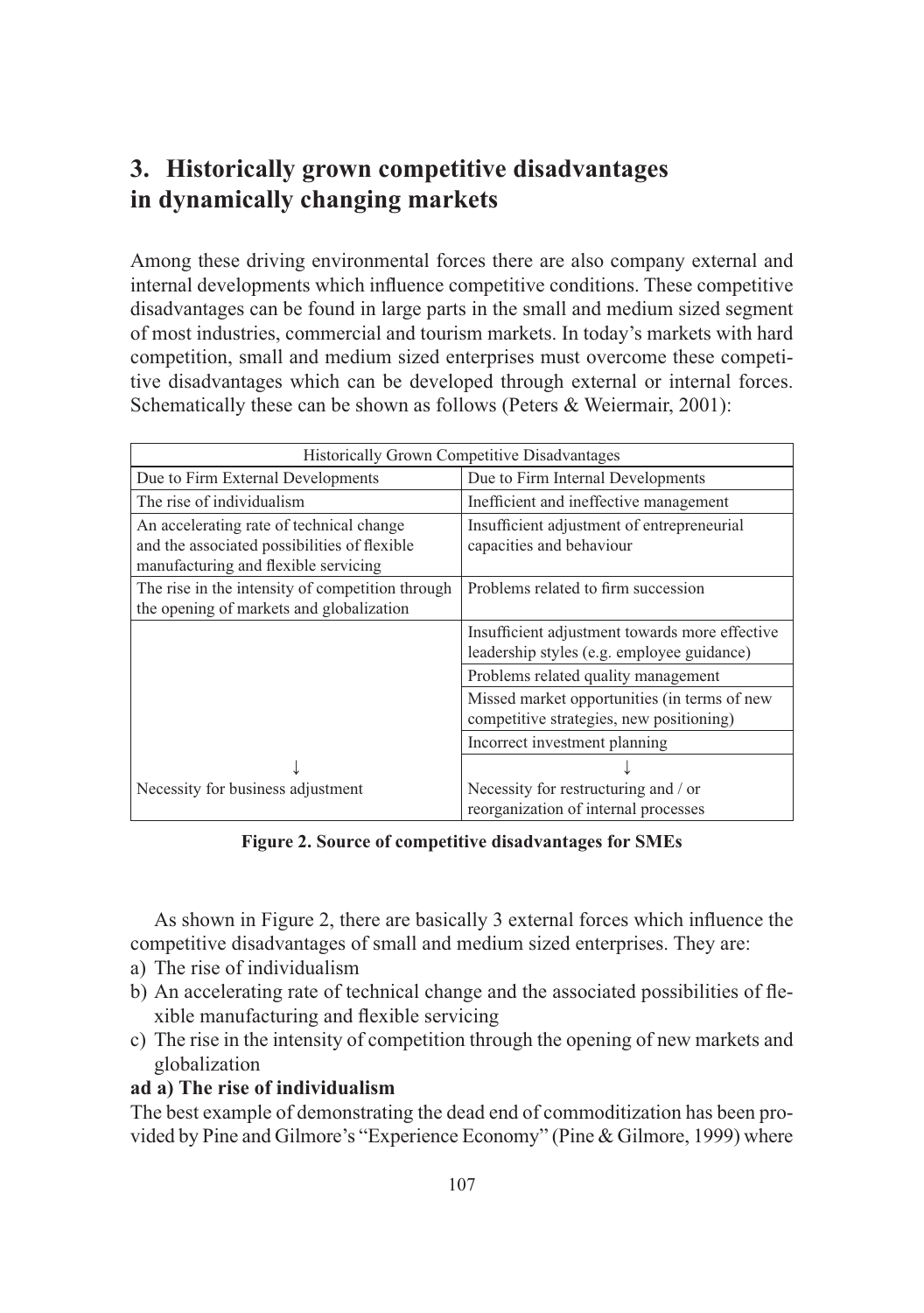they show that both the consumer and the suppliers can only benefit from individual perspectives leading to heavy product differentiation and unique selling points on the supply side and individual consumer experiences on the demand side.

Creating individual experiences requires, however, a departure from center or average focused strategies.

#### **ad b) An Accelerating rate of technical change and the associated possibilities of flexible manufacturing and flexible servicing**

As long as technologies and worker qualifications were guided by traditional methods found in such fields as e.g. mechanical engineering, average or standardized norms were keys to such motions as efficiency, productivity or industrial success. IT-based technologies have rendered traditional craftsmanship redundant and/or have relegated it to the backwaters of arts (manship). That is e.g. craftstraining and craftsmanship in the woodworking trades have been relegated to (artistic) cabinet or furniture maker while all other aspects of woodworking craftsmanship can be handled with the same or even higher level of quality or "craftsmanship" by computer aided design and flexible manufacturing replacing traditional (middle level) skills by polarized qualification structures. Similarly, it is possible to individualize or personalize services production using IT-based technologies.

Increasing individualisation in the production and marketing of goods and services enable firms to move out of standard or average position without necessarily incurring higher costs.

#### **ad c) The rise in the intensity of competition through the opening of markets and globalization**

Probably the strongest argument against policies aimed at supporting middle level industrial standards and/or qualities comes from the market itself which on account of secular deregulation and liberalisation leading in some cases to a complete globalization of certain markets and industries provides today for a much greater variety of specialisation and quality differentiation as predicted by the late Nobel laureate J. Stigler (the degree of specialisation is limited by the size of the market).

Departures from "stuck-in-the-middle" positions in an otherwise benign environment of peaceful industrial and government-business relations and consensual collective decision making are therefore very often initiated by market forces.

## **4. Strategies for SMEs**

To counter the firm's internal disadvantages in the small and medium sized segment the choice of the right corporate strategy is of extreme importance (Peters & Raich, 2002).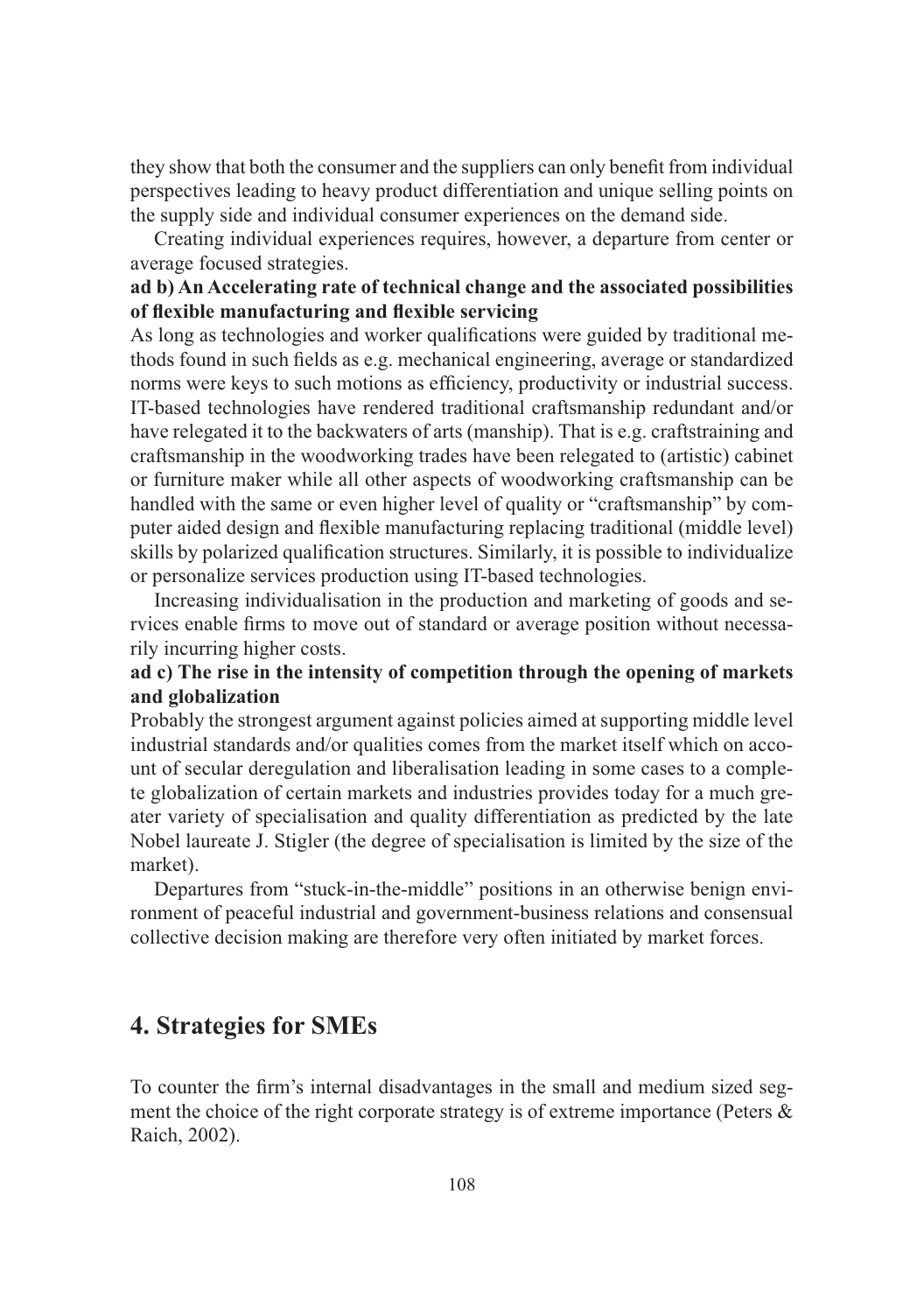Michael Porter (1992) has argued persuasively that three generic competitive strategies exist: overall cost leadership, differentiation, and focus.

**Cost leadership**: An overall cost leadership strategy requires efficient-scale facilities, tight cost and overhead control, and often innovative technology as well. Having a low cost position provides a defense against competition because less efficient competitors will suffer first from competitive pressures. Implementing a low cost strategy usually requires high capital investment in state of the art equipment, aggressive pricing, and start-up losses to build market share.

**Differentiation**: The essence of the differentiation strategy lies in creating a service that is perceived as being unique. Approaches to differentiation can take forms like brand image, technology, customer service, and other dimensions. A differentiation strategy does not focus on costs, but its primary thrust lies in creating customer loyalty. The differentiation strategy allows the service provider to require a higher price because of the services unique on the market.

**Focus**: The focus strategy is built around the idea of serving a particular target market very well by addressing the customers'specific needs. The market segment could be a particular buyer group, service, or a geographical region. The focus strategy rests on the premise that the firm can serve its narrow target market more effectively and/or efficiently than other firms trying to serve a broad market. As a result, the firm achieves differentiation in its narrow target market by meeting customer needs better and/or by lowering costs.

Every small and medium sized tourism enterprise has to choose one of these generic competitive strategies. For small and medium sized enterprises the cost leadership strategy is hard to realise because of the missing size of production. Bigger enterprises, especially industrial enterprises can supply their goods at relatively low prices because of the high production rate.

Thus, for small and medium sized enterprises in the tourism industry concentration on the differentiation or the focus strategy seems to be more profitable.

Another strategic option for SMEs in tourism is , Cost-efficient differentiation', e.g. the production or supply of strongly differentiated services at low cost, i.e. the production and the offer of differentiated products/services at low costs.

Figure 3 gives an overview about the possible positioning for SMEs.

Looking at Figure 3 above we assume that the only sustainable market position for SMEs in tourism is the one of heavy product differentiation, yielding USPs in the form of distinct quality services or tourism experience for customers who consequently are willing to reward higher quality with a higher price. Customers' expectations will be met or even exceeded through added services and values for the customer or through new or differentiated products. The latter apply appropriate effects throughout the value chain of the tourism enterprise including sourcing of quality manpower, appropriate marketing, R&D policies, and the production and management of brands. Diseconomies of Scale and Scope, myopic behavior of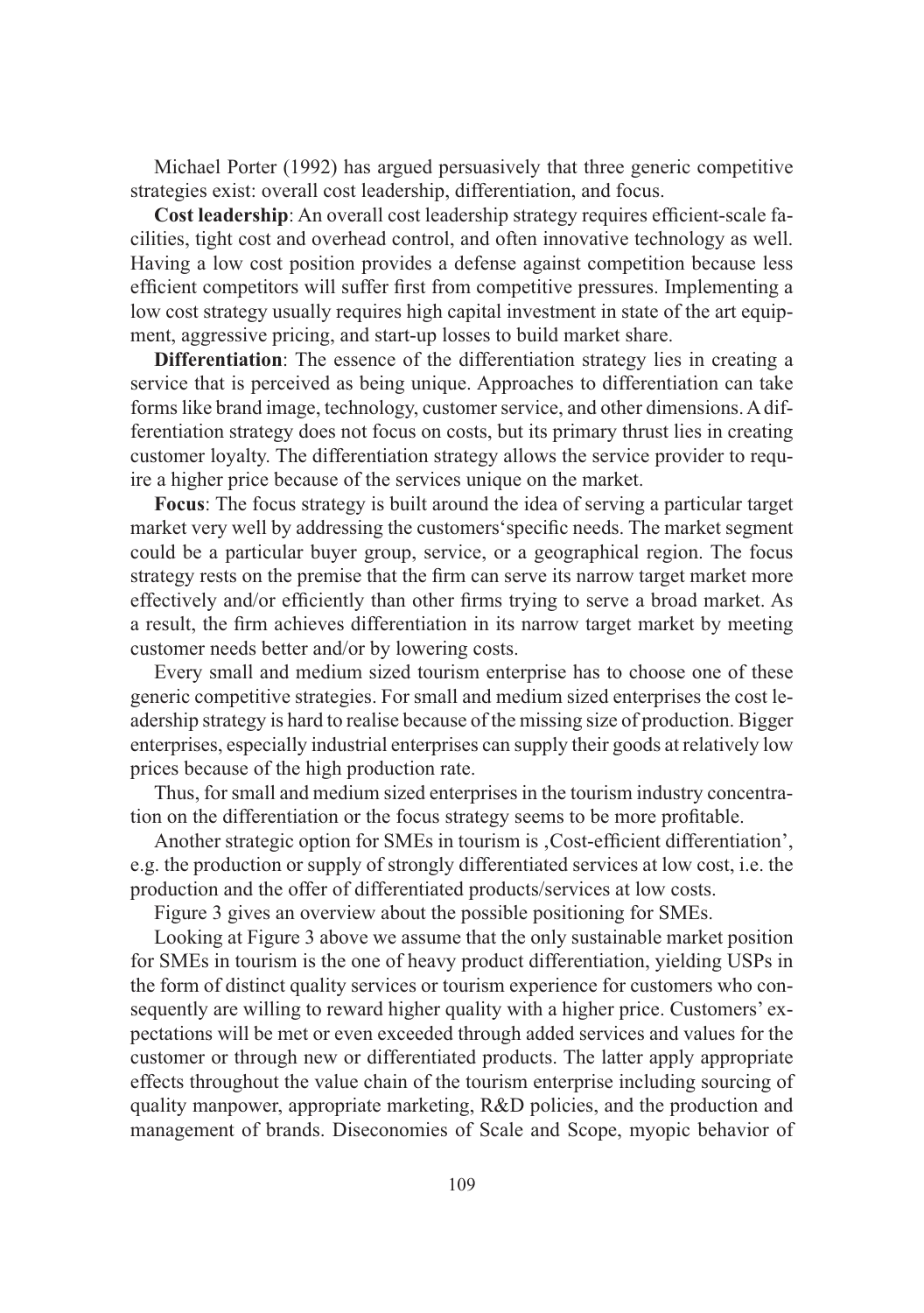

**Figure 3. Positioning – Correlation between Price and Quality (following Pompl, Lieb, 1997, p. 172)**

SMEs and financial constraints often construct insurmountable barriers for SMEs to move into such market positions.

## **5. New entrepreneurial challenges for SMEs**

These changes in competition signalled the end for many "life-style" entrepreneurs, part-time owner-managers and all those who were unable to reorient themselves strategically towards these new market conditions. Thus, new entrepreneurial skills are necessary to obtain a competitive market position:

Creative Destruction: Entrepreneurship is a process of creative destruction. Schumpeter (1934) referred to the simultaneously destructive and constructive consequences of innovation. Both the creation and the destruction are essential to driving economy forward. Entrepreneurs are central to the process of creative destruction: they identify opportunities and bring the new technologies and new concepts into active commercial use (Volery, 2000)

*Integration of market based and resource based view*: entrepreneurs are often on the one hand focused on the analysis of the market (to find and explore market niches) or, on the other hand, on the analysis of enterprises' resources. Thus, their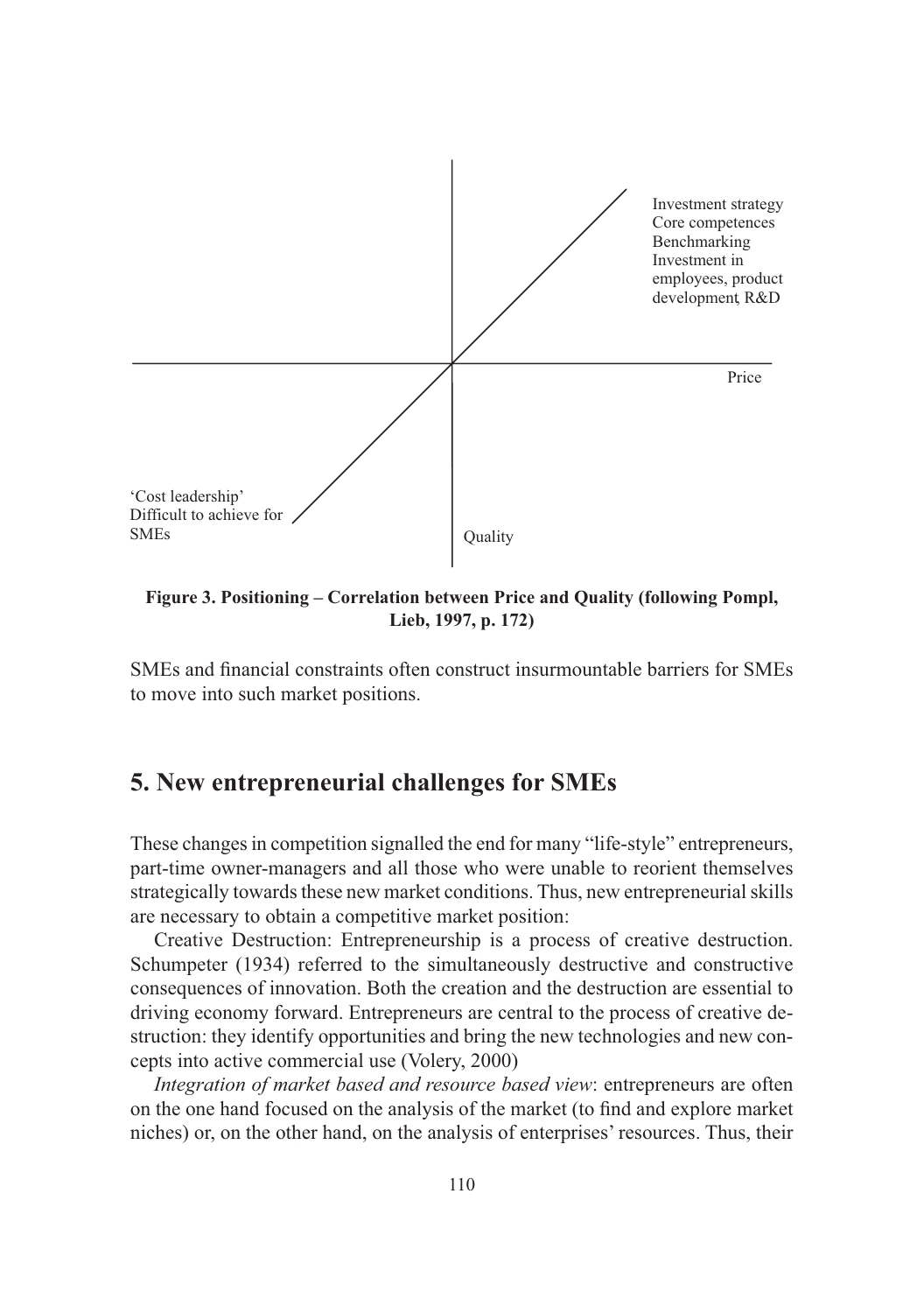actions are reactions to the perceived transaction cost of entrepreneurial tasks. Today, more than ever both views are necessary: the integration of market and resource-based management means both market and trend orientation and use or development of necessary resources within the enterprises (Hamel & Prahalad, 1994).

*New information and communication technologies (ICT)*: are particularly relevant for small and medium sized enterprises. While some basic computer applications, such as accounting and logistic processes only represent simple automation processes which can reduce employment sizes, others can support whole business processes, e.g. e-Commerce.

*Business Plan & Financing*: A number of small and medium sized enterprises fail due to insufficient form of financing. Often, as a result of too high debt-capital, the equity-ratio is too low and necessary investments cannot be done.

*New Forms of Leadership*: The rise of a new type of entrepreneur who is less operation- and more strategy-oriented, is also relevant in the small and medium sized segment. Entrepreneurs are not only managers: on the one hand they should assume calculated risks, be better trained / experienced, more orientated towards problem- -solving. On the other hand, entrepreneurs should possess interpersonal skills or entrepreneurial influence skills, such as creation of a vision, being a coach for the managers and employees, encouraging teamwork, creativity and innovation.

*Entrepreneurial networks:* Building up networks between tourism companies and / or destinations represents a new form of entrepreneurial cooperation. An important feature of tourism networks is to find a balance between cooperation and competition in the limited local area. The success of locally organized small and medium sized networks seems to be heavily dependent on the learning aspect. Such networks can comprise few company operations like marketing or R&D and can also extend to destination-wide cooperations (Bieger, 2002).

Networking allows small and medium sized companies to combine the advantages of smaller scale and greater flexibility with economies of scale and scope in larger markets – regional, national and global. Compared to larger firms, small and medium sized enterprises can often respond better to changing market conditions, evolving customer preferences and shorter product life cycles by customizing and differentiating products / services.

#### **6. Conclusion**

Competition in the field of small and medium sized tourism enterprises has changed fundamentally in the last decade. New market forces, especially the success of information and communications technologies, past and future political changes worldwide and within Europe, the upcoming EU east expansion, represent coeval